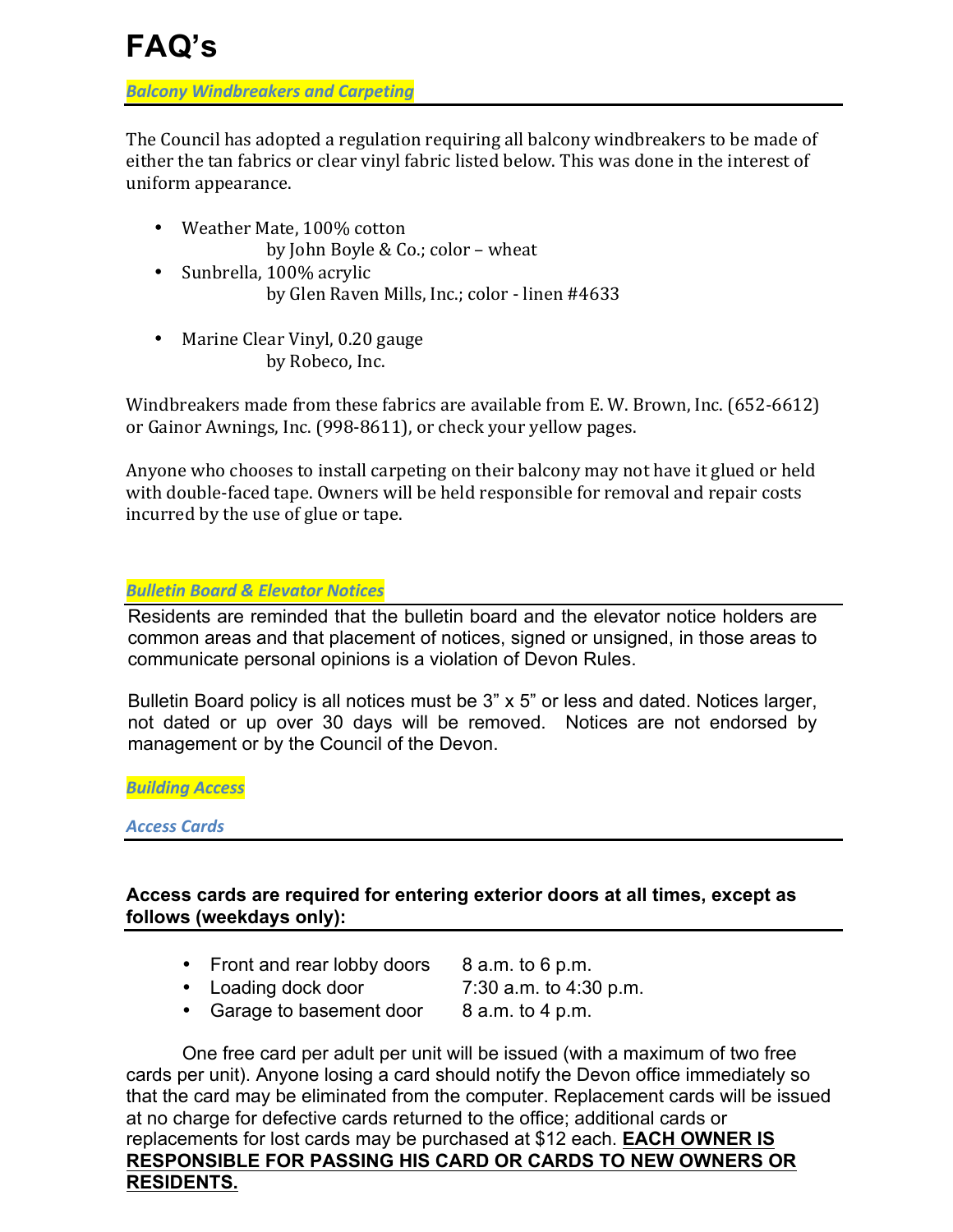There is a doorman on duty seven days a week. One works from 8 a.m. until 4 p.m.; the other from 4 p.m. until midnight. The doormen assist residents getting into and out of cars. They will help with luggage or package deliveries and with laundry or dry cleaning pick-ups. They will also help transferring groceries from cars to carts at the front entrance.

There is a night doorman in the lobby from midnight until 8 a.m. He will also assist as needed. Doormen can be reached by calling 658-5380.

# *Entraguard*

When lobby doors are locked, visitors must use the Entraguard phone and be admitted by a resident. The three-digit code at the Entraguard phone will automatically ring the resident's home phone. Residents can unlock the door for the caller by dialing 6. Doormen may not admit unknown visitors.

Residents who wish their names posted on the boards at the front and rear doors of the lobby must contact the office to do so. This is not done automatically because some residents prefer no posting.

## *Resident's Keys/"Buddy System"*

This is a voluntary program to assure keys are available to your unit for emergency purposes when the Devon office is closed; otherwise, a locksmith will have to be called to unlock the door at the resident's expense. Each resident, who chooses to participate, selects a **"Buddy"** or two with whom to leave a spare key — preferably someone residing at the Devon. Provide the name and unit number of the key holders to the Devon office and they are included on a list to the doormen for emergency purposes.

The Devon office keeps keys to residences in a locked cabinet in the office. These keys are available during normal office hours of Monday through Friday from 8:00 a.m. to 4:00 p.m. They are not available at night or on weekends to residents or for situations such as medical emergencies, lost keys or forgotten keys.

Less than 50% of all units currently participate in this program. See the Buddy System Key Control form under the Forms tab. We suggest you participate in this program.

### *Security*

Devon staff members are reminded to be alert for any unusual circumstances. Residents are also reminded to be alert and to report any unusual circumstances to the Devon office or directly to the police.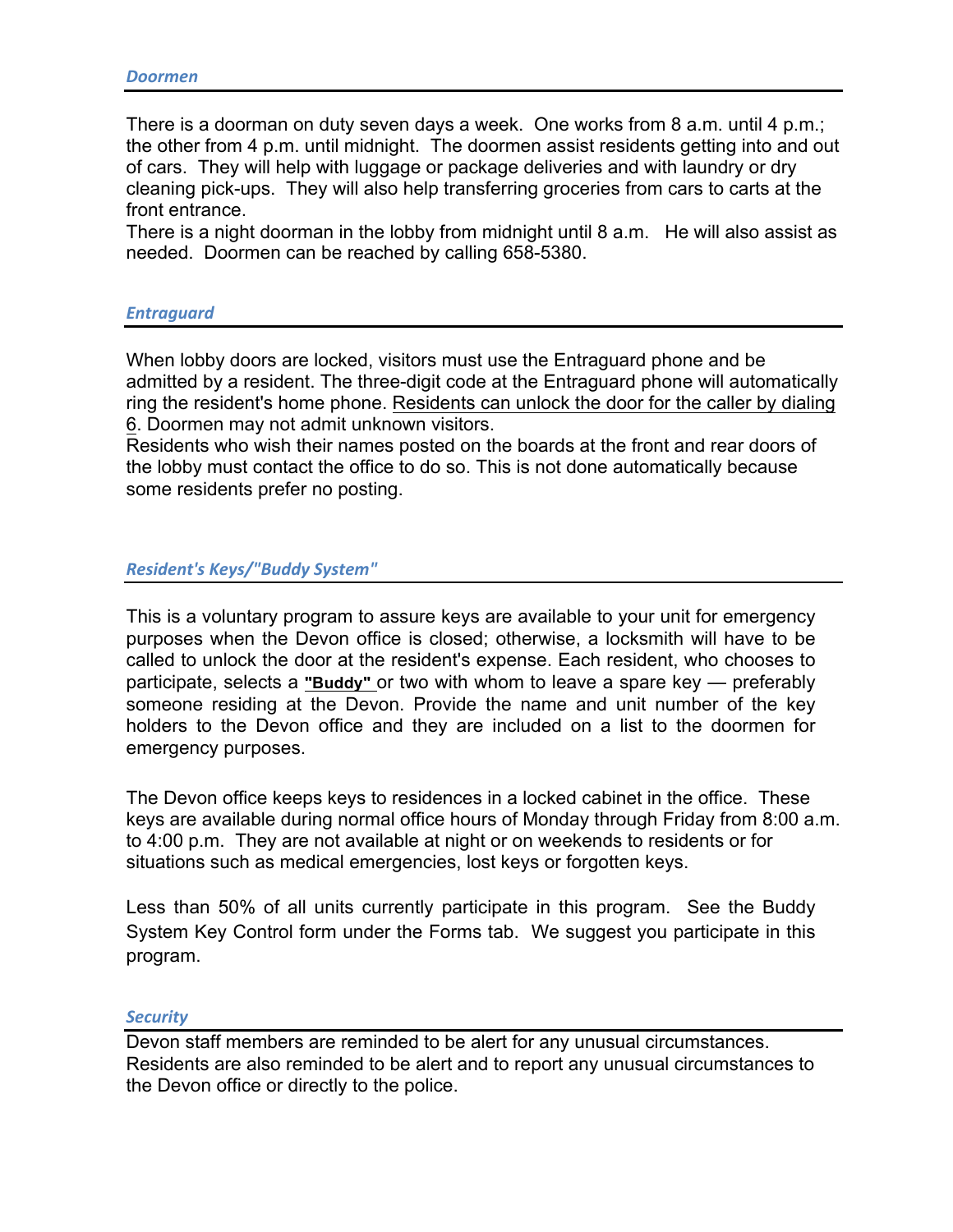Occasionally, the office receives requests from a third party (relative, realtor, contractor, etc.) to enter a unit. Our policy is to refuse any such requests unless the resident with the Devon office makes prior specific arrangements. Such arrangements are especially critical for anyone seeking entry on the weekend.

## *Comcast Television Bulk Service*

Each residential unit has a cable connection and is provided with **expanded basic**  television service. If you have problems with your services, or you wish to purchase additional services, call Comcast at **1-215-992-2712.** Make sure you explain to them that the Devon is a **COMMERCIAL BULK ACCOUNT,** and our **account number 09509 123583-01-9.**

In order to receive a television signal, a digital converter is needed for each TV. Each residence is entitled to up to three digital converters at no charge. They must be obtained from Comcast and you are responsible for these converters; they must be returned to Comcast if you move out of the building. You will need to make arrangements with Comcast for on demand, high definition, or any service that is not part of our bulk package. Anyone who has TV problems should call Comcast directly.

# *Common Charges (Condo fee)*

Monthly common charge payments are accepted in any one of three ways:

Automatic payments (ACH debits) from your bank to our bank, similar to the way many people pay mortgages, loans, insurance policies, and other monthly bills. This requires a signed authorization from you, including your bank name, account number, routing number and a voided check. We encourage you to establish this method of payment. Please submit an ACH authorization form to the office. Mail or deliver your check and payment coupon directly to the Devon office: Council of The Devon 2401 Pennsylvania Avenue, #106

Wilmington, DE 19806

# *Communications Via Email*

# **Devon email should be used to facilitate the management of the maintenance of the building only.**

This guideline is for residents who prefer to use email communication. Others are welcome to continue to use telephones and/or personal visits.

Emails should be limited to 1 (one) topic only and should include the following information:

- a. Date
- b. Subject box: Maintenance Request, Unit #
- c. Content box: Concise description of request/message
- d. Content box: When Devon maintenance may enter unit to perform work (if needed)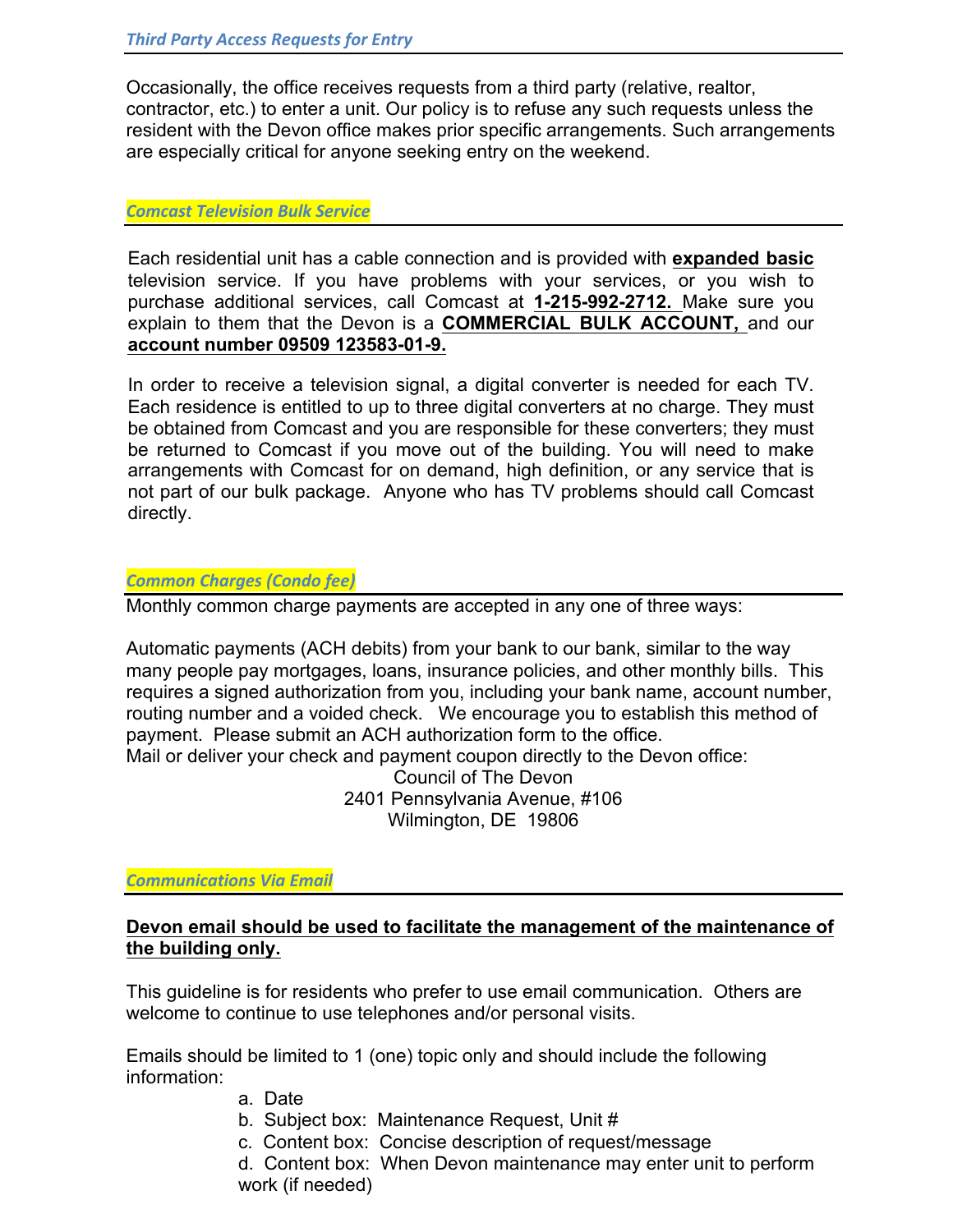e. Content box: Best way for the office to contact owner

# **All emergency communications should continue to be called in immediately or brought to the office.**

Complaints: to be delivered by hand written or typed message to Devon office. **NOT to be sent by email.**

Jokes, attachments, mass mailings, chain letters, links to extraneous sites, photos, etc. may not be emailed to the Devon office.

The committee recommends that once each year, owners should be asked to provide the office with an emergency contact name and number. When doing so, owners could also be asked if they would like to receive notices from the building by email, or hard copy delivered to their mailbox. (We need to define renters' participation).

Any mailings sent by the office to one or more owners should be addressed in the BCC box in order to protect owners' privacy.

# **Email is a public forum and it is not, necessarily private.**

5/27/15

*Conservation*

Each resident should make every effort to conserve the use of electricity, fuel oil, and water. Each of these items is a significant expense in our operating budget.

Residents can minimize our use of energy by turning off lights and appliances when not in use and by setting thermostats to proper levels, especially when you will be out of your unit during the day or overnight. To save energy while you are out, lower thermostat settings during the heating season, and raise settings during the air conditioning season.

To conserve water (and reduce our water and sewer bills, which are based on water use) faucets should not be left running, low flow showerheads should be installed, and dripping faucets and running toilets should be fixed immediately.

Residents are reminded that compact fluorescent bulbs (CFL) are available in stores to replace incandescent lamp bulbs. While compact bulbs are significantly more expensive, they last much longer and use less energy.

# *Elevator Emergencies*

The following procedures have been established to assist anyone who is stuck on an elevator:

- The person on the elevator should push the phone button in the bottom row of the panel. This will automatically dial the Devon office or, if closed, the answer service. When the phone is answered, state your need.
- If the answer service answers, they will disconnect and call a Devon staff member. The Devon staff member will call the elevator phone and communicate with the occupant. The phone will answer automatically.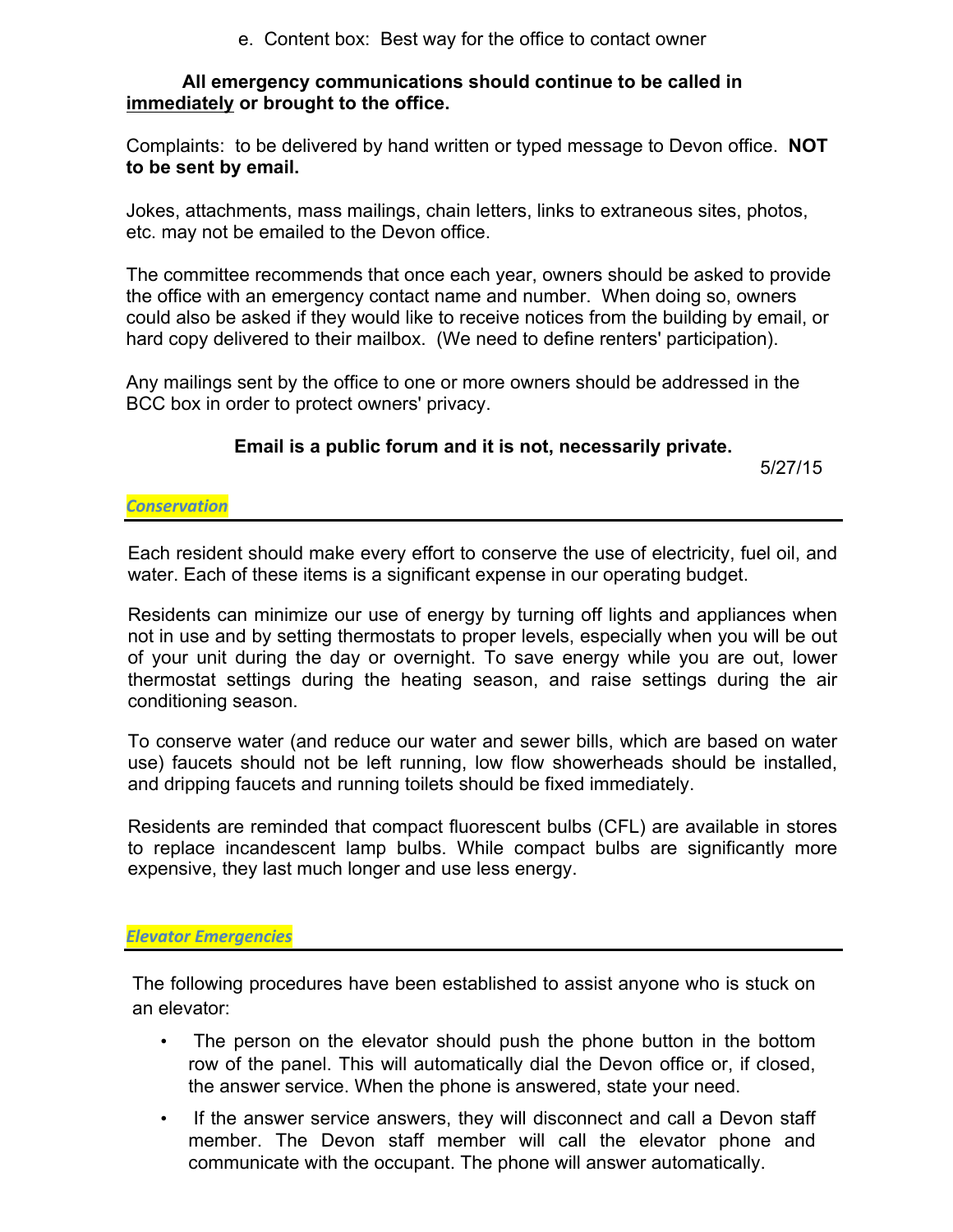- The Devon staff member will also call the doorman to advise and instruct.
- If **power** is **on,** the doorman will locate the elevator and open the doors. If the car is at floor level, the occupant can leave. If the car is not at floor level, the doorman will call 911 for removal.
- If **power** is off, the doorman can't leave the lobby and the elevator floor can't be readily identified. The doorman will immediately call 911 for removal. A battery operated light will provide light in the car.
- Depending on circumstance, it could take 15 to 45 minutes to remove a person from the elevator. Please try to remain calm and use the phone to communicate any concerns.

# *Emergency Assistance by Staff*

Based on advice from legal and insurance professionals, the Council established the following policy to protect both Devon residents and our staff:

- Devon employees may not provide emergency or medical assistance that involves touching or moving a person.
- Devon employees may provide comfort, such as a blanket or conversation, while waiting for qualified assistance.
- Devon employees will offer to call 911 or other preferred medical assistance if requested by the resident.
- If the resident does not want 911 called, but in the opinion of the Devon employee this is necessary, the employee shall call 911.
- Any expense incurred by a call for outside emergency medical assistance by an employee of The Devon will be the responsibility of the person for whom the call is made.

# *Exterminating Service*

As part of our maintenance program, an exterminating service is provided; every unit is treated every 4 months by an exterminating firm. Residents will be notified in advance when service is to be done. The exterminator is accompanied by one of our maintenance staff; he will give access to the unit if no one is home, unless the office has been instructed otherwise. In case of a problem between regular service, the office should be contacted.

# *Hallway Furniture*

If the owners of **both** units at the end of a hallway agree, the owners may place personal furniture against the end wall, between the two doors. This includes tables, mirrors, or pictures. Prior to placing furniture, a written request must be approved by Council. No furniture is to be placed along the hallway walls.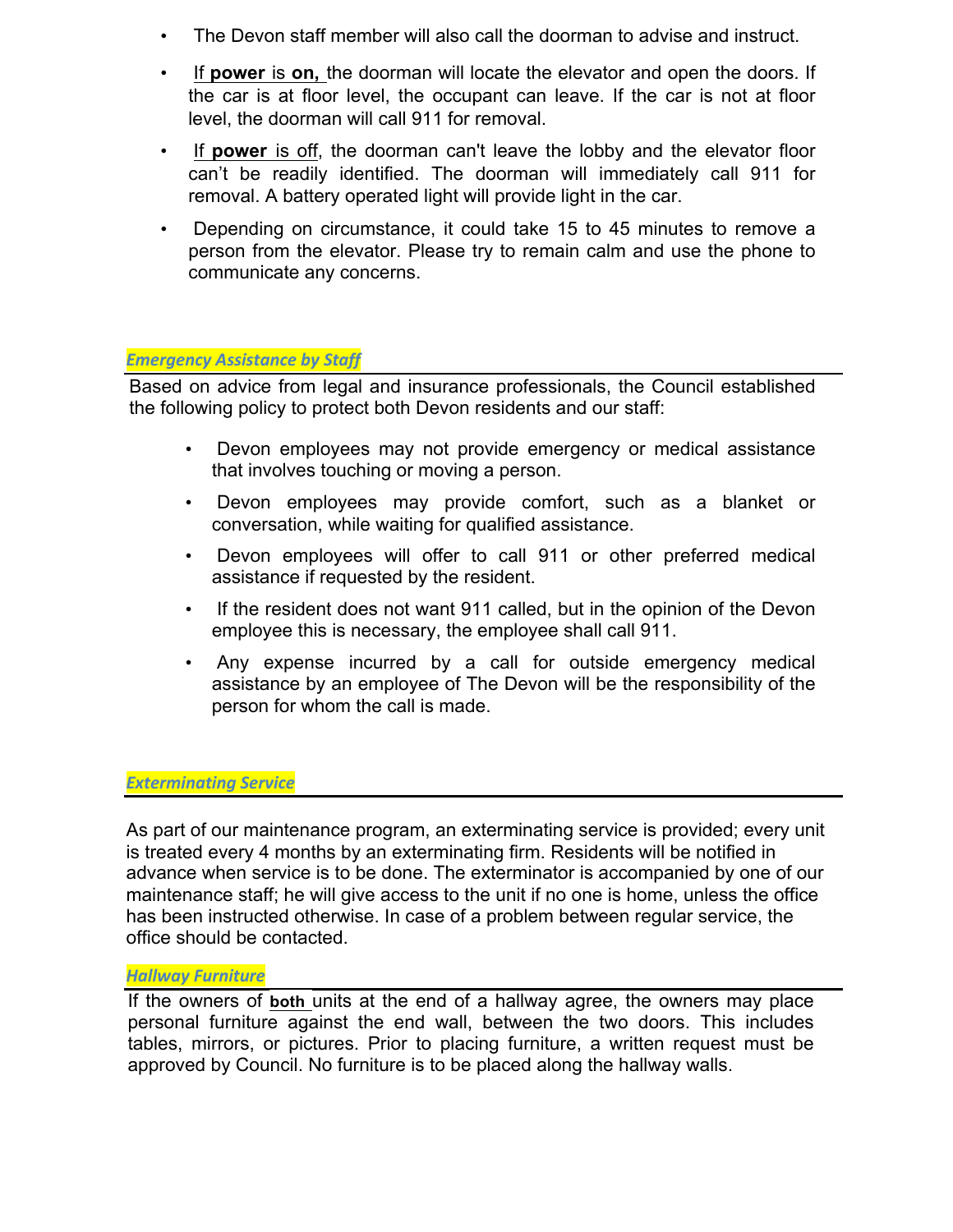**Changeover from Air Conditioning to Heat** 

Each year, the months of September and October present the challenge of when to change from air conditioning to heat.

In the Devon, heat and air conditioning are provided to the building by water. The same pipes are used to carry either heating water above 110 degrees or air conditioning water near 45 degrees. We limit the change between heat and air conditioning to once in the spring and once in the fall.

There is no set date for us to change to heat. In past years, the change has been made between late September and mid-October. In general, we will start the change when the 5-day forecast shows daytime high temperatures in the 60's each day. This may result in several uncomfortable days or nights before the change is made. For example, when the daytime forecast is for temperatures in the 70's and 80's with nighttime temperatures in the 50's. For those who feel chilled, you may want to use space heaters on cool days.

The changeover from air conditioning to heat causes expansion of the building pipes and of your fan coil unit. This changeover is the time that the system can develop slight leaks. During the changeover please watch the area around your fan coil units and quickly report any sign of water, especially under carpets or any dripping sounds. If you see (or feel) a leak, please call maintenance at 254-3809, or contact the doorman at 658-5380 after hours.

If you want heat, turn your thermostats to "HEAT' and set the temperature as desired. If you do not want heat, set your thermostat to 'OFF'.

If you do not want hot water flowing through your fan coil, call the office to have those valves shut-off. You will have no heat until the valves are turned back on. The charge is \$3.75 each time the valves are turned off or on.

A notice is posted when the 5-day forecast meets the above conditions to change to heat.

*Changeover from Heat to Air Conditioning*

Usually in early to mid-May, when the local forecast show daytime temperatures in the 70's for the following ten days, we start our changeover from heat to air conditioning. The heating boilers are turned off and there will be no further heat until the fall. After the temperature of the water in our system drops we can start the air conditioning chiller.

If you do not want your fan coil to circulate air, set your thermostat to 'Off'. If you want air to circulate, set your thermostat to 'COOL' and adjust the temperature as desired.

When we are on air conditioning, exterior windows and doors should remain closed to prevent moist air from entering the building, especially on humid days.

Changeover is the time when the system can develop slight leaks. During the changeover please watch the area around your fan coil units and quickly report any sign of water, especially under carpets or any dripping sounds. If you see (or feel) a leak, please call maintenance at 254-3809, or contact the doorman at 658-5380 after hours.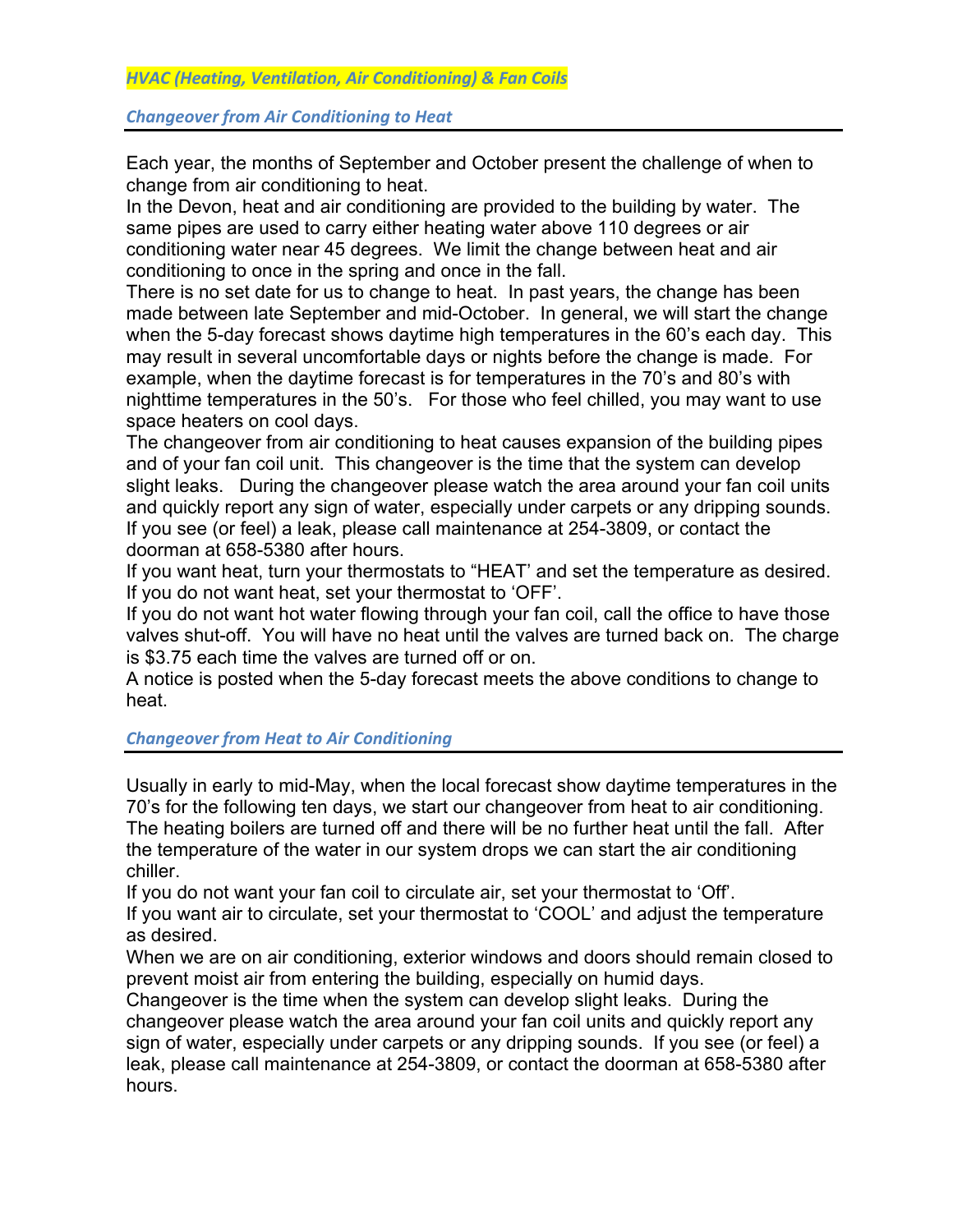Preventive Maintenance is done on heater/air conditioner fan coils. The drains are inspected and treated by adding a chemical tablet to the drain pan to prevent future clogs. . If you see (or feel) a leak, please call maintenance at 254-3809, or contact the doorman at 658-5380 after hours.

### *Ventilation System*

The Devon air ventilation system is a 100% outside air system designed to provide ventilation air for the building. It consists of a central air handling unit or fan that supplies fresh air for distribution by the air grilles located at the ends of each building corridor. The system does not re-circulate air from any source.

Outside air is pulled into the fan unit from the air intake located at the center of the building in the rear of the boiler room. It passes through a bank of two-inch thick filters to remove large particles of dust and debris that would clog the ventilation equipment. Heating or cooling as available for the season then tempers the air.

Once this tempered fresh air is introduced to the hallways, it finds its way into the individual units by the normal opening and closing of the unit doors. The air is then exhausted from the units by the rooftop exhaust fans that pull air from the grilles located in each bathroom and kitchen.

The system of fresh air distribution and exhaust provides for a continuous exchange of fresh air within the building.

*Insurance*

Our condominium association purchases insurance each year that covers property damage to the building, including common areas, and liability associated with common areas.

Owners should make arrangements with their insurance agent to purchase an HO-6 condominium unit owners policy to cover personal liability, personal property, loss of use, loss assessment, additions-alterations-upgrades and the interior of the unit with a limit of at least \$10,000 to cover the unit owners responsibility under the master policy deductible.

Loss assessment provides coverage when you are assessed for damages in excess of, or not covered by, the building policy. This coverage is usually low cost and Council recommends that you obtain the maximum loss assessment coverage you can get, up to \$50,000. In addition, since the building policy would only pay to rebuild your unit to original specifications, you should set your policy limit well above the \$10,000 deductible, and as high as you determine is appropriate or feasible, to cover any improvements in your unit.

Renters should purchase a renters policy to cover personal property and liability.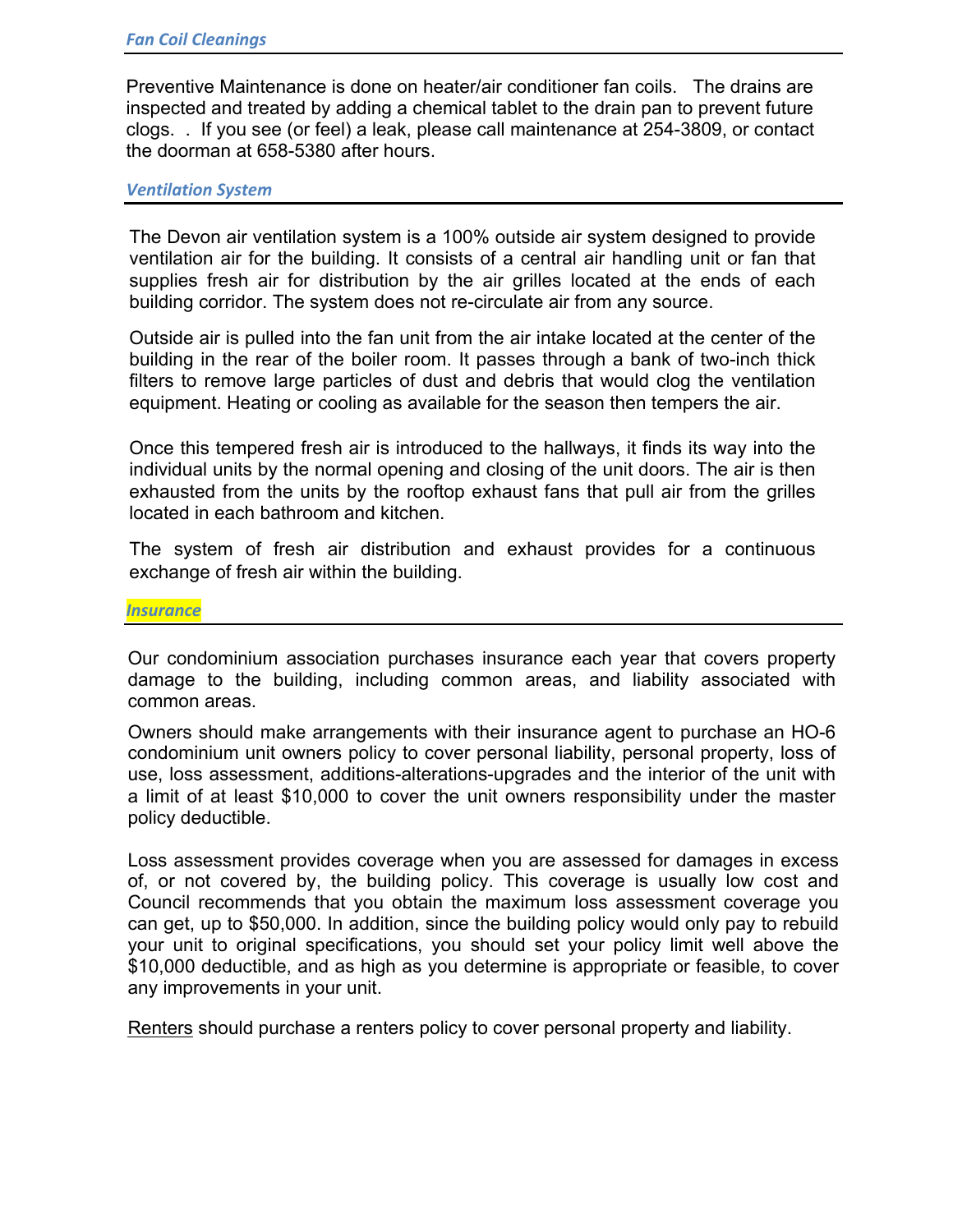# **BELLEVUE INSURANCE SERVICES, LLC**

N. LEE DOTSON, AAI, CIC

2006 Foulk Road, Suite C

Wilmington, DE 19810

June 24, 2015

Dear Unit Owner,

We have the privilege of insuring **The Council of The Devon and The Devon Association of Owners.** In order that we can serve you more efficiently, we would like to clarify the coverage and procedures of the Association's master policy.

**Association Master Insurance Policy:** The master insurance policy for **The Council of The Devon** provides coverage for the entire building. Of course, the coverage provided is subject to the terms, conditions, restrictions, and exclusions of the actual policy and would only apply to losses that were caused by covered perils or causes of loss.

Coverage includes those building components within the individual units that were initially installed by the builder prior to the original sale of the unit. All improvements and betterments completed after the original sale of the unit are not covered on the master insurance policy. The Association master insurance policy will not respond with coverage until the damage exceeds the deductible. Each unit owner is responsible for this deductible. Effective July 1, 2015 the Association's master insurance policy contains a \$10,000 deductible which is applicable on a per occurrence basis for all covered perils.

**Condominium Owner**'s **(HO**-6) **Policy:-** The kind of coverage you, as a homeowner, need to purchase is called an HO-6 Condominium Owner's policy. This type of policy will provide most of the coverage you need to buy on your individual home to compliment the Association's master policy.

# **Your HO-6 policy should provide coverage for:**

**•** The Association's Master Insurance Policy Deductible: **With some HO-6 companies, vou nee**d to specify **that vou want to cover the Association's \$10.000 deductible. Failing to specify might mean your unit owner's insurance policy fHO-6) may not be set up to cover the Association's deductible.**

**• Real Property Coverage:** Provides coverage for improvements and betterments made to your home.

- **• Personal Property Coverage:** Covers your contents and personal belongings. We suggest that you create a written inventory with photographs or a short home video of all your property, improvements, and contents to help document your loss under the HO-6 policy.
- **• Loss Assessment Coverage:** Protects you in the event a special assessment is imposed by the Association because the Master policy limits were exceeded.
- **• Loss of Use:** Covers the expenses for you to find a new place to live when your unit is uninhabitable.
- **• Personal Liability Protection:** Provides liability protection for you in the event that someone falls or gets injured within your home.

We hope this letter answers your questions. Please call our agency if we can be of further assistance. We look forward to being of service to you and **The Council of The Devon.**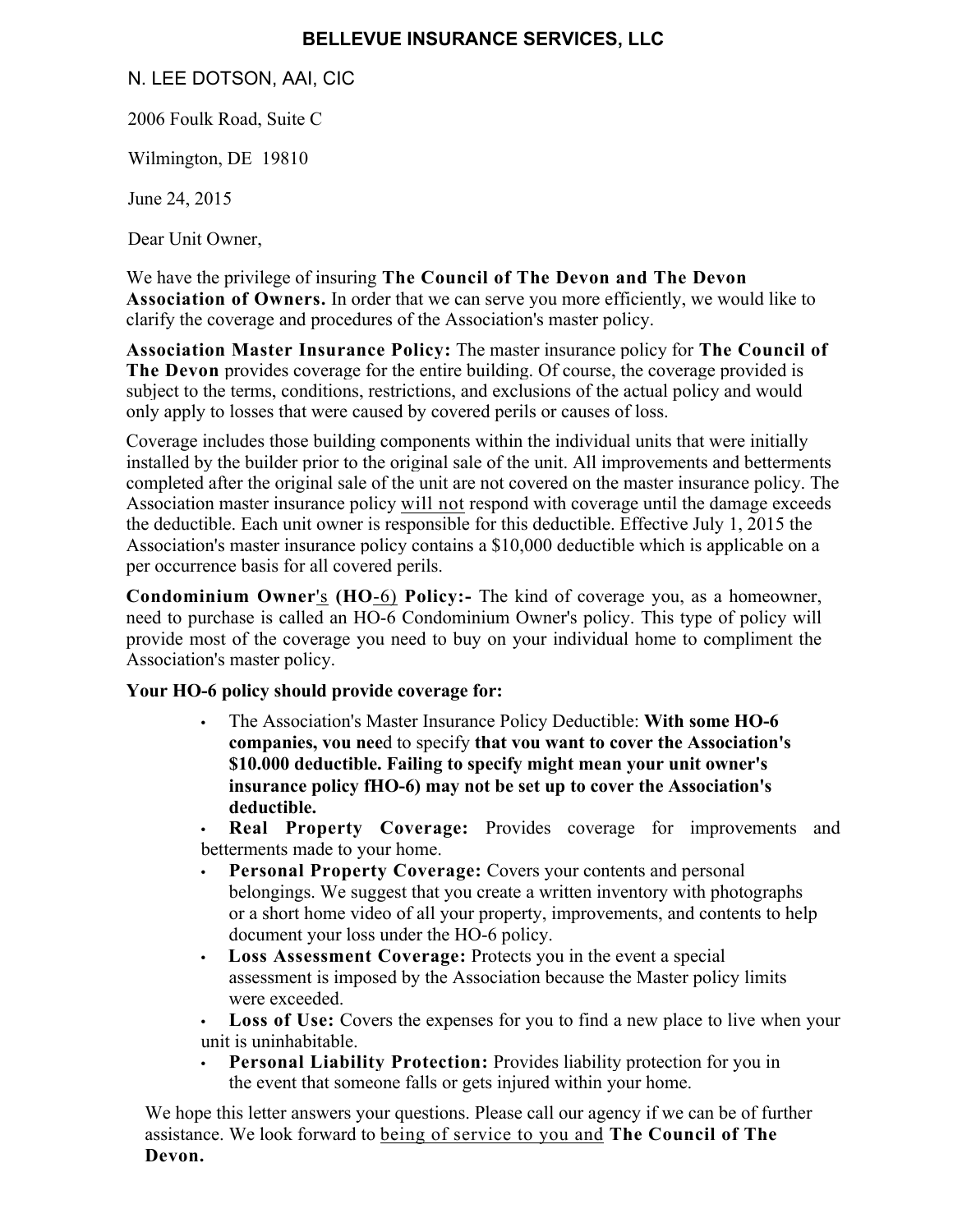The basement laundry room is available to all residents; washers and dryers are coin operated. Everyone furnishes their own laundry products. Everyone is urged to keep the area clean and to turn off lights before leaving the room. Those using the machines are requested to remove laundry from washers and dryers promptly. The Devon is not responsible for losses.

# Leak Investigation and/or Subsequent Report of Damage

Leak Investigation

- Resident calls Devon office to report a leak. Phone is answered 24 hrs/day.
- Maintenance responds to resident's unit (24 hrs/day) and:
	- Investigates above (if appropriate) to locate source.
		- > The Devon Documents require that residents provide access to their unit by the maintenance staff.
	- Takes action to stop source of leak.
	- Investigates below (if appropriate) to locate subsequent path of water.
	- Cleans up water as needed.
- Correction of source may be done by maintenance in some cases, or may require a unit owner to hire a contractor.

# Report of Damage

- Resident calls Devon office to report damage.
- Maintenance responds to determine cause, if possible.
- Both parties, the one with damage and the source, are advised by the Devon office to contact their insurance companies and provide information.
- The unit owner insurance companies determine who will pay for repairs.
- Based on the Devon Documents, as amended October 20, 2003, unit owners, or their insurance, are responsible for the first \$10,000 in damage.

If damage exceeds \$10,000, the Devon office files a claim with the Devon insurance company. The Devon insurance company determines any payments due, and pays the Council of the Devon for subsequent reimbursement to the owner. Unit owners are responsible for any deductible amounts in their policy.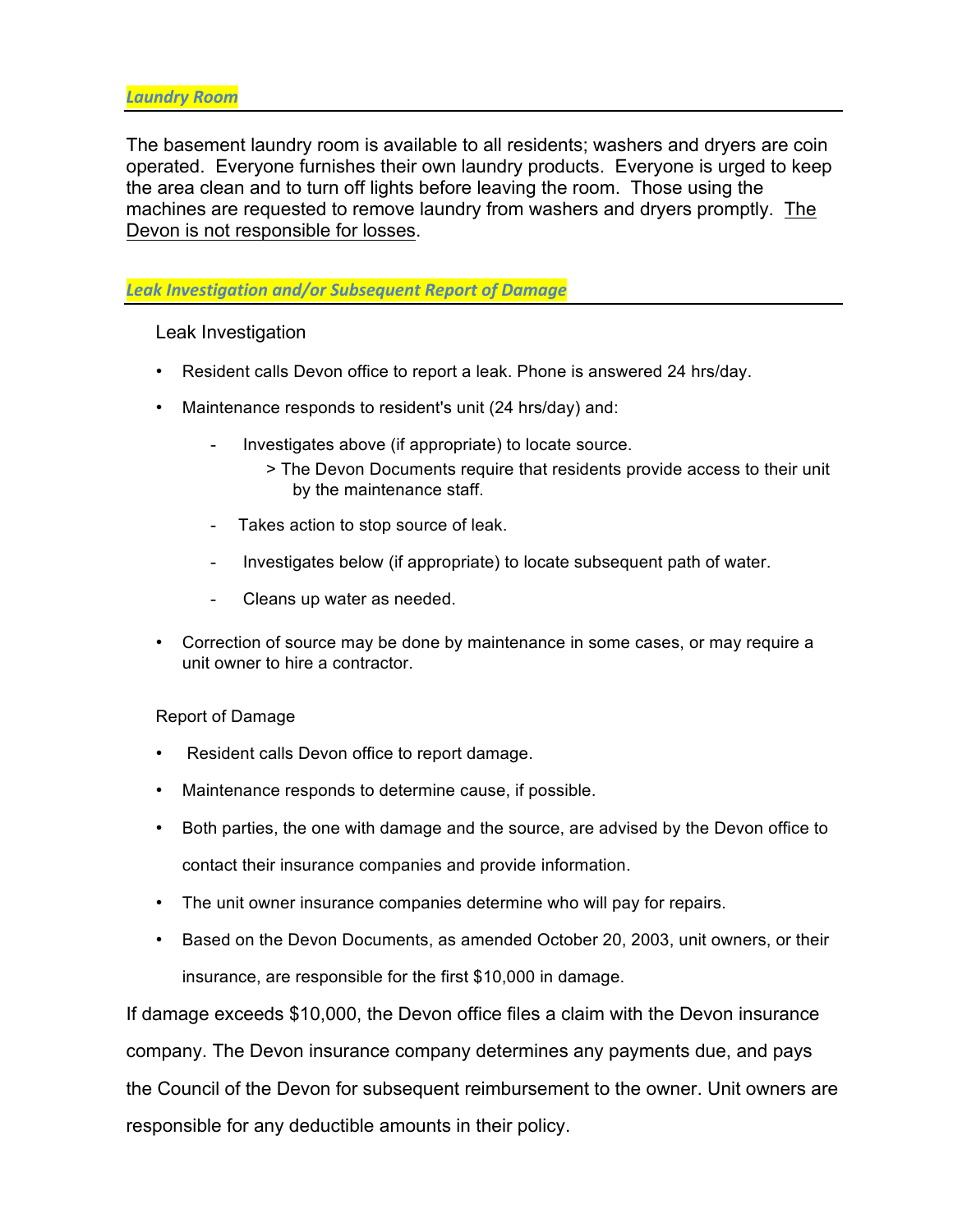There is a small lending library off the main lobby. Residents contribute books and current periodicals, which may be borrowed. No sign out is necessary, but borrowers are requested to return books promptly.

*Mail and Deliveries*

#### *Deliveries*

Residents are required to call the office to reserve the freight elevator for the delivery of large objects such as furniture or major appliances.

The doorperson accepts small packages and places them in a locked closet until claimed by the owner.

#### *Mail Room*

Each resident has their own mailbox plus a cubicle for second-class mail (magazines, flyers, information from the Devon office, etc.). It is important that residents notify their correspondents of their unit number because the post office is not obligated to deliver mail without a unit number.

There is a mail pick-up from the Devon every day except Sunday. The mailman asks you to please pick-up your mail on a daily basis. This applies to both 1<sup>st</sup> and 2<sup>nd</sup> class boxes. Unless this is done, there is no room for more mail.

### **Holding mail for vacations**

Residents are asked to have their mail held by the Postal Service when they are going to be away for three or more days. Use this link to submit a mail hold request.

https://holdmail.usps.com/holdmail/

### *Maintenance*

The Devon maintenance staff is available to assist you with maintenance requests for your unit. All requests for maintenance should be made by a telephone call or visit to the Devon office. This will result in a work order, which the mechanic needs before he can respond.

Our maintenance staff will perform the following types of requests:

- changing light bulbs
- changing smoke alarm batteries
- repairing faucet leaks, installing a new faucet (excluding showers)
- repairing toilet problems, unclogging drains
- unclogging, repairing or installing a new disposal
- moving light furniture items
- rescreening of window and patio door screens
- giving advice on a planned project

This list is not all-inclusive, please call the office with your request.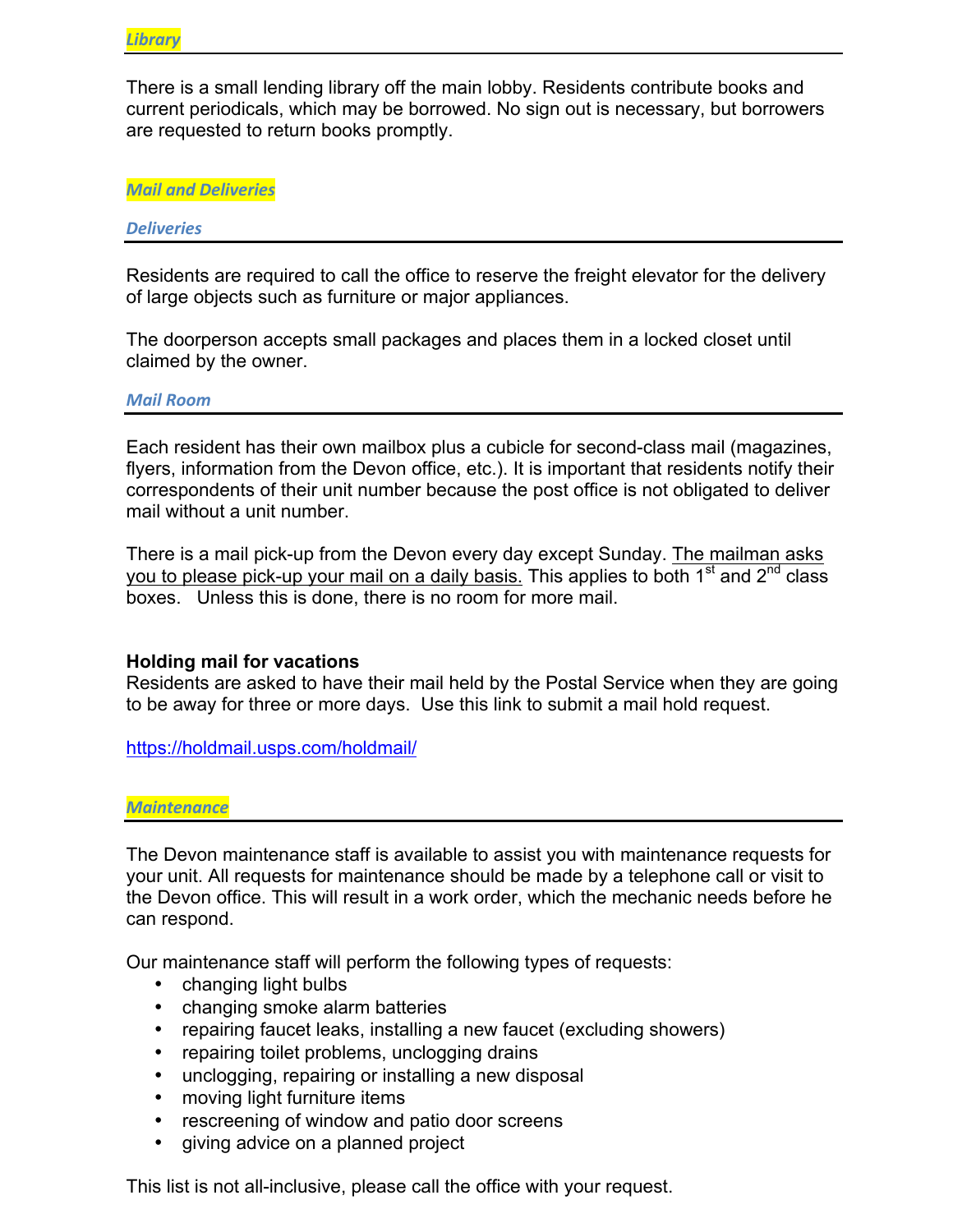Please note that the Devon Maintenance Department will assist unit owners with minor repairs of plumbing fixtures within their units. We stock parts for the fixtures that are original to the building and that have been supplied by the Maintenance Department as replacements. These include parts such as: washers, seats and stems for kitchen faucets and bathroom lavatories, toilet fill valves and toilet seats.

We do not, however, repair or service the single handle shower valves originally supplied by *Speakman.* Additionally, we do not repair or replace the water shut-off valve serving your plumbing fixture. These are the valves located under the toilet, and in the cabinet under the sink. You will need a building water shutdown and a plumber to repair the shut-off valves.

Also, please be aware that our stock of parts may not fit any plumbing fixtures that have been replaced during remodeling of your unit. These include most European styled faucets and most *Moen* brand faucets, most shower valves made by *Moen* or *Delta* and toilets by *Kohler* or various brands purchased at home remodeling centers. You will need to use a plumber to repair these fixtures. **We recommend that you do NOT install Moen faucets in this building because they have an inherent problem of allowing hot water to pass into the cold water line.** 

If you call the office for a maintenance work order request, a maintenance man from our staff will come to your unit and check your plumbing fixture. He will let you know if the maintenance staff can repair your plumbing fixture or if you need a plumber.

Labor charges apply to all requests for assistance within your unit by a member of the maintenance staff. Maintenance service is billed at a labor rate of \$20.00 per hour in 15-minute increments. **There is a minimum labor charge of \$5.00 for the first 15 minutes, or any portion of.** There is no charge for labor if it is a building related problem. In either case, if any parts are installed in your unit, these are billed to you.

If any parts are installed in your unit, these are billed to you at Devon cost plus 20%. This 20% is added to parts purchased for installation in a unit because there are various associated costs, which may not be the same for each item, including the following:

- Phone calls with resident
- Phone calls, internet, meetings to order from suppliers
- Delivery charges
- Pick-up costs for local pickup
- Doorman involvement in receiving deliveries
- Maintenance involvement in getting, unpacking and processing items
- Maintenance supervisor to a residence to determine/evaluate need
- Maintenance mechanic to a residence to determine need
- Maintenance mechanic to a residence to offer a choice of items
- Management involvement in obtaining/providing information
- Use of associated material (fasteners, caulk, etc.)
- Inventory cost

It is the Council's intention that such associated costs are included in the 20% charge so that they are directed to the individuals that benefit from the service. There is no distinction made between parts in inventory and parts special ordered because many of these costs apply to both.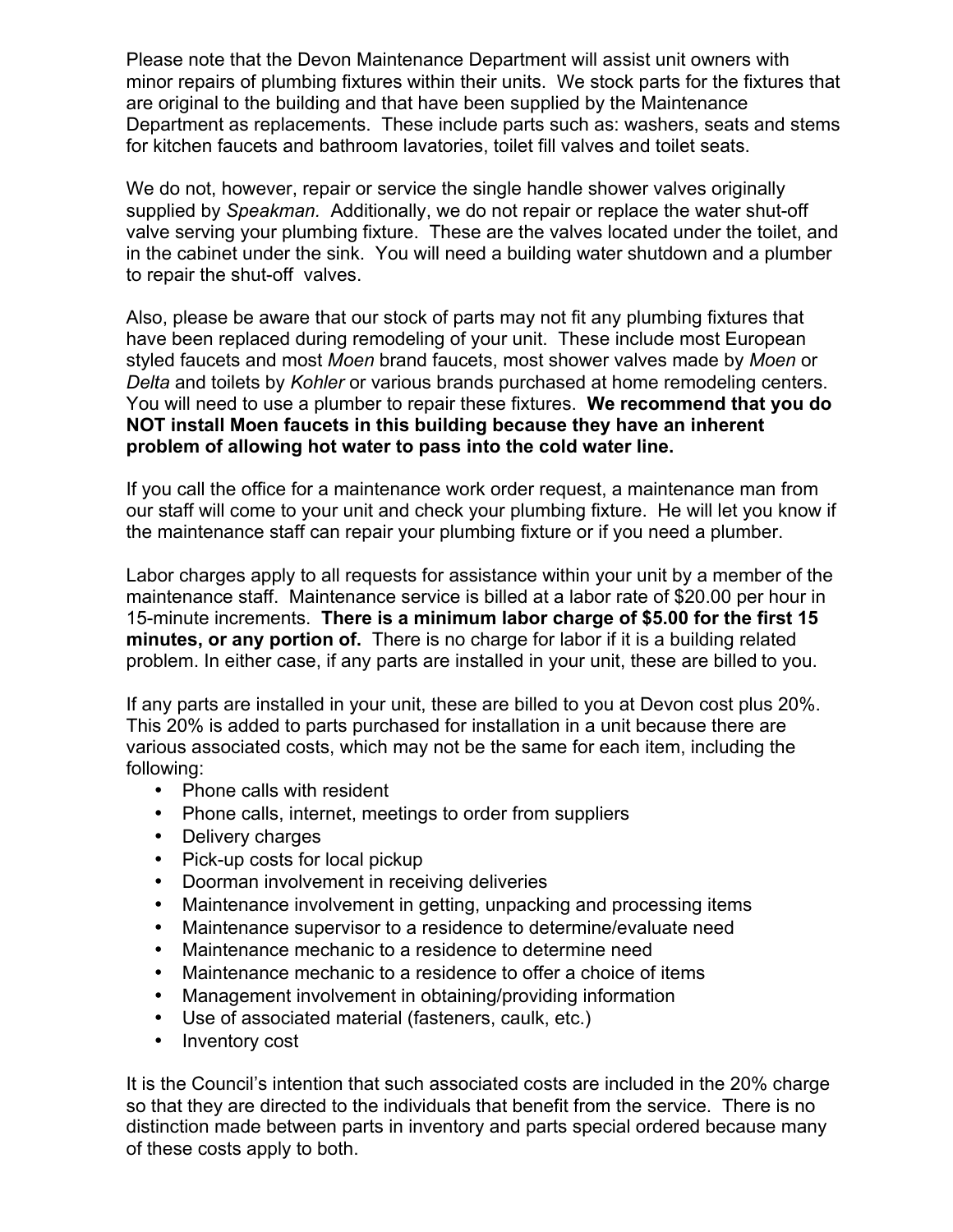For safety related items, such as gas odors, there will be no charge to investigate since this is a potential building related problem. If the problem is found to be specific to a unit and requires corrective action by our staff, the resident of the unit will be charged according to the above rates.

Kitchen sink drain clogs present a special situation because they are most frequently related to the building pipes. These clogs will be repaired free of labor charge. However, there are frequently disposal or drainpipe problems associated with these clogs. If maintenance needs to repair or replace these items the owner will be billed for their repair. Please do not use chemical drain cleaners such as Drano in the kitchen sinks. They pose a safety hazard to the maintenance man who may have to make repairs.

A maintenance mechanic is on call for emergency repairs on evenings and weekends. For anyone requiring such service, **there is a minimum labor charge of \$25.00 for the first hour, or any portion**. Again, there is no labor charge if it is a building related problem. Call the Devon office (658-5366 - answering service will respond) and give details of the emergency. The on-call maintenance man will be contacted. (If you are unable to reach the answering service - call the doorman at 658-5380).

The on-call maintenance man will call you to determine the nature of your emergency and discuss your concerns. If possible he will 'walk you through' a possible solution on the phone. For example: If you have a leak from a pipe under a sink, he may tell you how to shut off the water valve and minimize the damage to your unit or your neighbors. If you need further assistance, the maintenance man will come in.

The maintenance staff does not perform the following types of requests: Requests that require a city building permit or licensed contractor, such as:

Installing or moving electric wiring Installing or moving plumbing supply or drains Removing or building walls, doors, etc. Request for assistance in remodeling a unit, such as: Drywall or crack repair, painting and papering Removal of fixtures, cabinets, carpets, etc. Requests for assistance that are beyond the scope of the department, such as: Major appliance repair Cable TV installations and repairs

All maintenance requests are evaluated for appropriateness, safety and ability to complete by our staff. You will be notified when your request is beyond the scope of the maintenance department and recommendations for further assistance will be made, where possible.

# **Personal Work by Devon Maintenance Staff for Residents**

Employees are permitted to perform personal work for residents **on their own time.**  Such arrangements should be made directly with the employee, **after working hours.**

Employees are **not** permitted to perform personal work for residents **during their Devon working hours.** Such action is grounds for dismissal of the employee.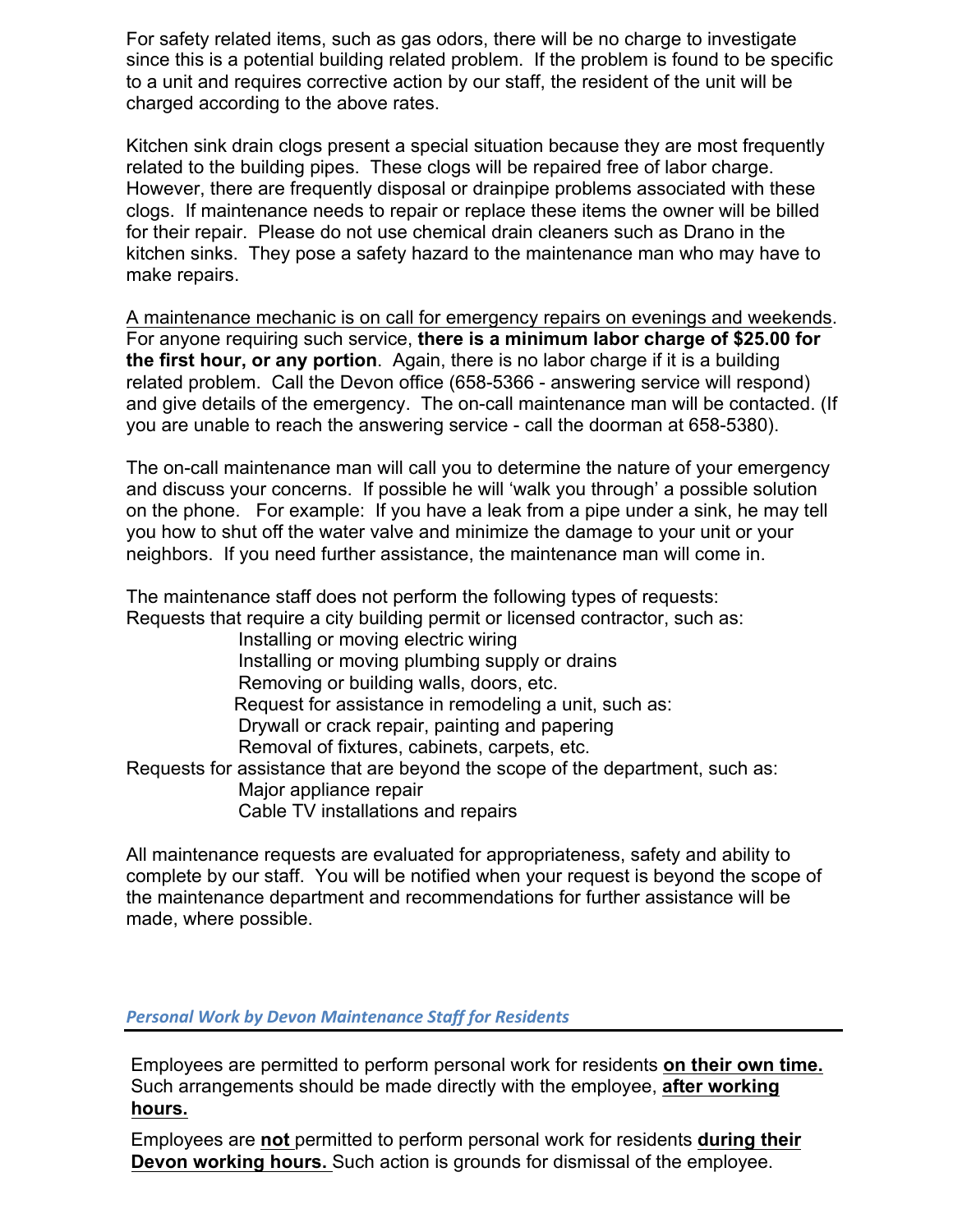The Council of The Devon asks all residents and owners to exercise care and caution in our hallways to protect your investment and help maintain their appearance.

Toward this end, The Council established a formal policy to better monitor residents moving in and out of the building. This policy requires that a Devon employee observe all moves and make note of any damage that occurs. The cost of the employee and any observed damage will be paid by the moving party.

The following rules apply to all moves:

- **All moves must be scheduled in advance with the Devon Office; date and times must be specified.**
- **Moves must be scheduled to start or arrive between 8:00 a.m. and 1:00 p.m., Monday through Saturday.**
- **A \$100 deposit is required two weeks in advance of a move.**
- One Devon employee will be in attendance at a charge of \$15 per hour from the specified time and until the move is completed.
- The employee charge will be deducted from the \$100 deposit.
- Any damage will be discussed at the time of the move with the moving party; a cost determination will subsequently be made.
- Any damages will de deducted from the \$100 deposit or, if larger, assessed against the Unit Owner.
- The Devon employee is there to observe, not to assist with the move.
- The balance of the \$100 deposit will be refunded by Devon check approximately five business days after the moving day, presuming no damage.
- **Any move that occurs without proper notification and deposit to the Devon office will result in a \$100.00 non-refundable assessment against the Unit Owner.**

This policy has been adopted to help protect your investment. Your cooperation and assistance will be greatly appreciated.

# *NEW Residents*

## *Welcome Committee*

The Devon offers a Welcome Committee as a sub-committee of Council. The Committee sends a card of "Welcome" to new residents shortly after their move-in, followed by a personal visit by a committee member. The objective is to welcome new residents, meet them personally and deliver a small welcome package. Semi-annually a Forum is offered for new residents where all will receive some general information and have the opportunity to ask any questions that might have arisen with them since they have become Devon residents.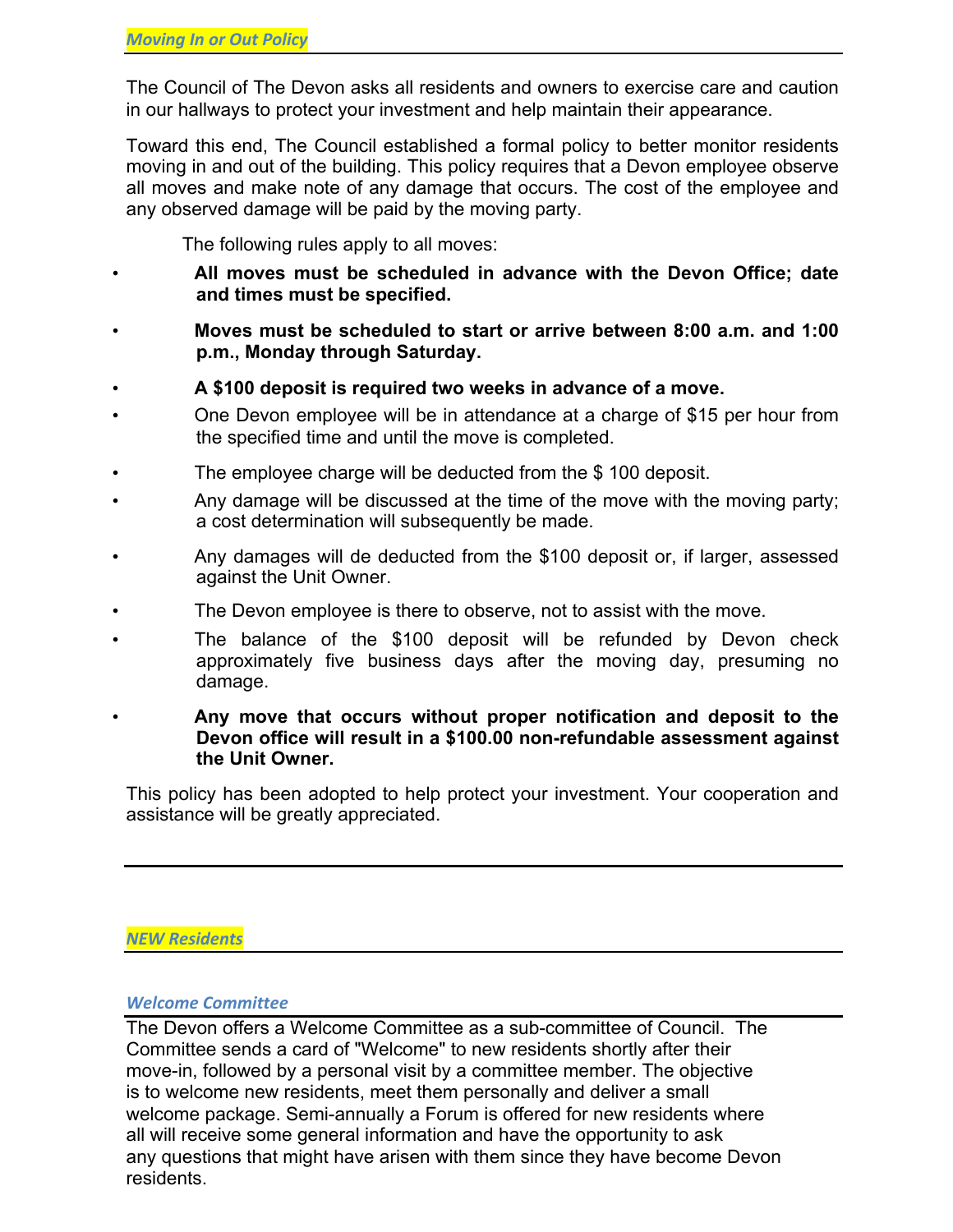# *Resident Information Form*

Each new resident is requested to fill out and provide a resident information form to the Devon office. This form provides key information, such as home and work phone numbers and a person for us to contact in case of emergency. If you have not provided a form or if it should be updated, please look for it under the Forms tab.

# *Renter's Deposit*

A deposit of \$100 is required from all renters before they move in. The deposit will be refunded, minus any outstanding charges, **after** the renter moves out. If a move-out is not properly scheduled, the deposit is forfeited. If the renter does not pay the \$100 within 30 days of moving in, **the** \$100 **will be billed to the unit owner.**

## *Parking and Vehicles*

### *Garage*

Residents are reminded to drive slowly (5 mph) in the garage, and to use caution and watch for pedestrians and other cars, especially when exiting and entering. When entering from the outside, allow time for eyes to adjust to the change in lighting.

## *Vehicle Registration*

Council policy requires all residents to register their vehicle(s) with the Devon office and obtain and display a parking sticker on the rear bumper or the lower comers of the rear window. This includes cars using the parking garage. Parking stickers are to be issued only for cars owned and registered by residents. This policy was adopted to enable us to notify you in case of problems, such as failure to turn off your lights or the need to move a car for work in the lot, and to monitor use of our facilities. If you have not registered your vehicle, or if you have changed vehicles, please complete the Vehicle Registration form under the Forms tab and submit it the Devon office.

### *Guest Parking*

Visitor or rental vehicles that will be parked overnight must display a visitor pass on the dashboard. Visitor passes are available from the office or doorperson. All are requested to respect handicapped parking spaces and no-parking areas - and to use the proper entrance and exit to the Greenhill parking lot.

### *Garage Space Policy*

Requests to store items in garage spaces by owners of the right to use garage parking spaces must be made in writing to Council and permission must be in writing. Tires to protect walls and shopping carts are exempt from requiring written permission.

### **Parking at the Front Driveway**

The signs at the front driveway identify the yellow curb area as drop off only and the remaining areas as 15 minute parking. All residents and visitors are asked to observe, respect, and follow these posted limits. For those who do not, our doormen have been assigned the flexibility to deal with blatant offenders by issuing a Devon parking ticket. Repeat offenders will be asked to meet with representatives of Council.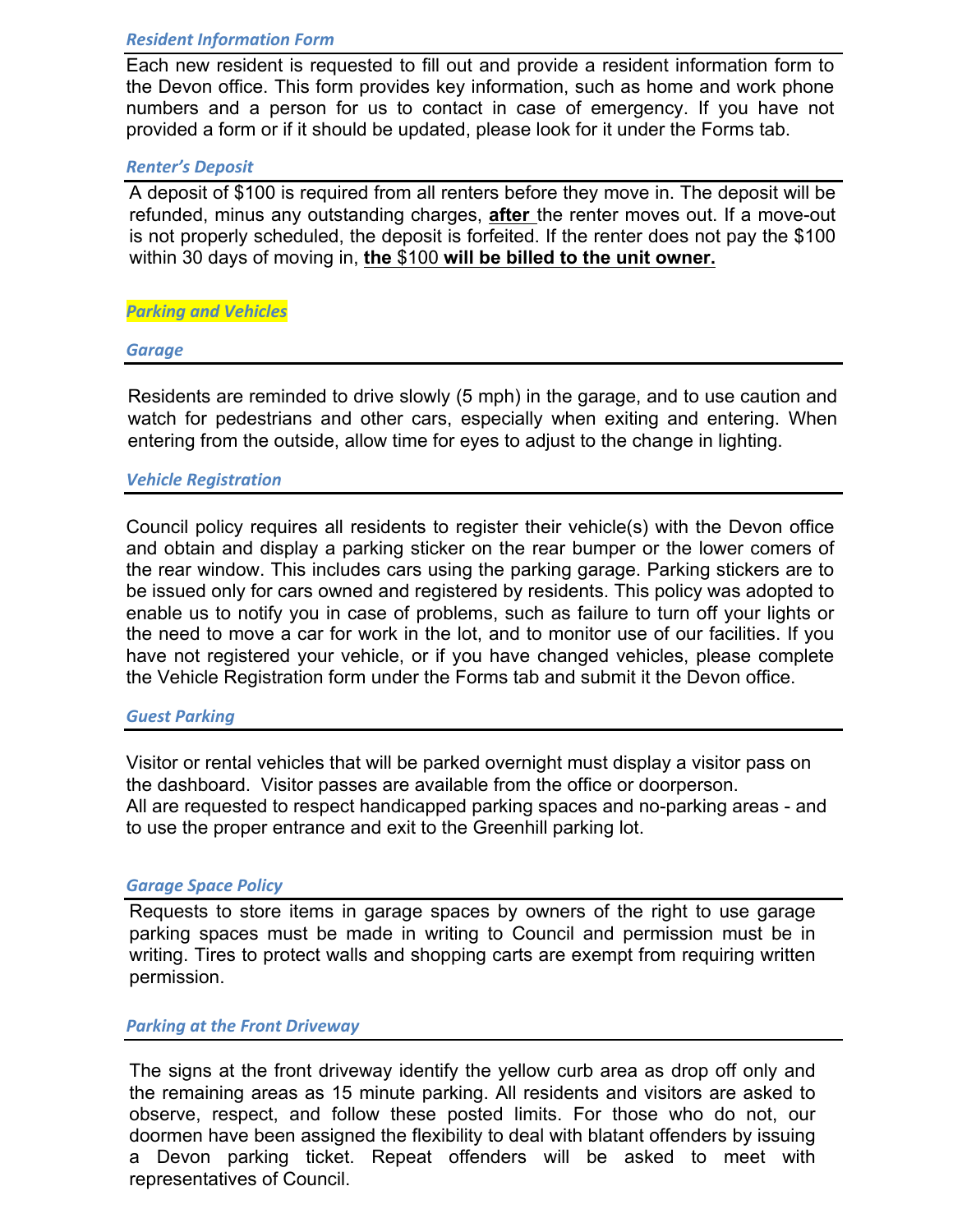Motorcycles should be registered and parked in the designated motorcycle parking area.

*Pet Policy*

# **Local Laws: (paraphrased)**

1. All dogs over 6 months are required to have a state license and must display the license tag. Proof of rabies vaccination is required to get a license

2. All dogs to be kept under restraint at all times

3. Owners/keepers are to keep areas where pet is kept free of excreta

4. Owners/keepers shall immediately remove, in a sanitary manner, any fecal matter deposited on any street, sidewalk, park or upon any property used without the consent of the owner or tenant of such property. (1 hour to remove)

5. Prohibited: owning, possessing, harboring or controlling any **animal or bird** which causes a noise disturbance by barking, baying, crying, squawking or by making any other noise continuously or incessantly for a period of 10 (ten) minutes or which makes such noises intermittently for one-half (1/2) hour or more (assuming no one is trespassing or provoking the pet).

The city/county/state have financial penalties for violations of the above laws.

 $\mathcal{L}_\text{max}$  , and the contract of the contract of the contract of the contract of the contract of the contract of the contract of the contract of the contract of the contract of the contract of the contract of the contr

New pets must be registered with the Devon office within one week of moving in or acquiring the pet.

Pet size: there is a 20" floor to the shoulder limit at the Devon.

Owner complaints should be submitted to the Devon office in writing.

Dogs must be leashed at all times. When on the sidewalks proximate to the building, in the elevator and public areas, leashes should be no longer than 24 inches, ideally the dog should be at the owner's heel or carried, i.e. under owner's control at all times.

Pets should enter and exit through the door by the service elevator or basement.

Pets should always be transported on the service elevator. When that elevator is not available, pets may go up and/or down in the passenger elevators, but must, again be on a short leash of no more than 24", "at heel," or carried, i.e. under owner's control at all times.

Under no circumstances may pets wander the public hallways. When outside owner's units, cats should be transported in a pet carrier; dogs should be leashed or carried;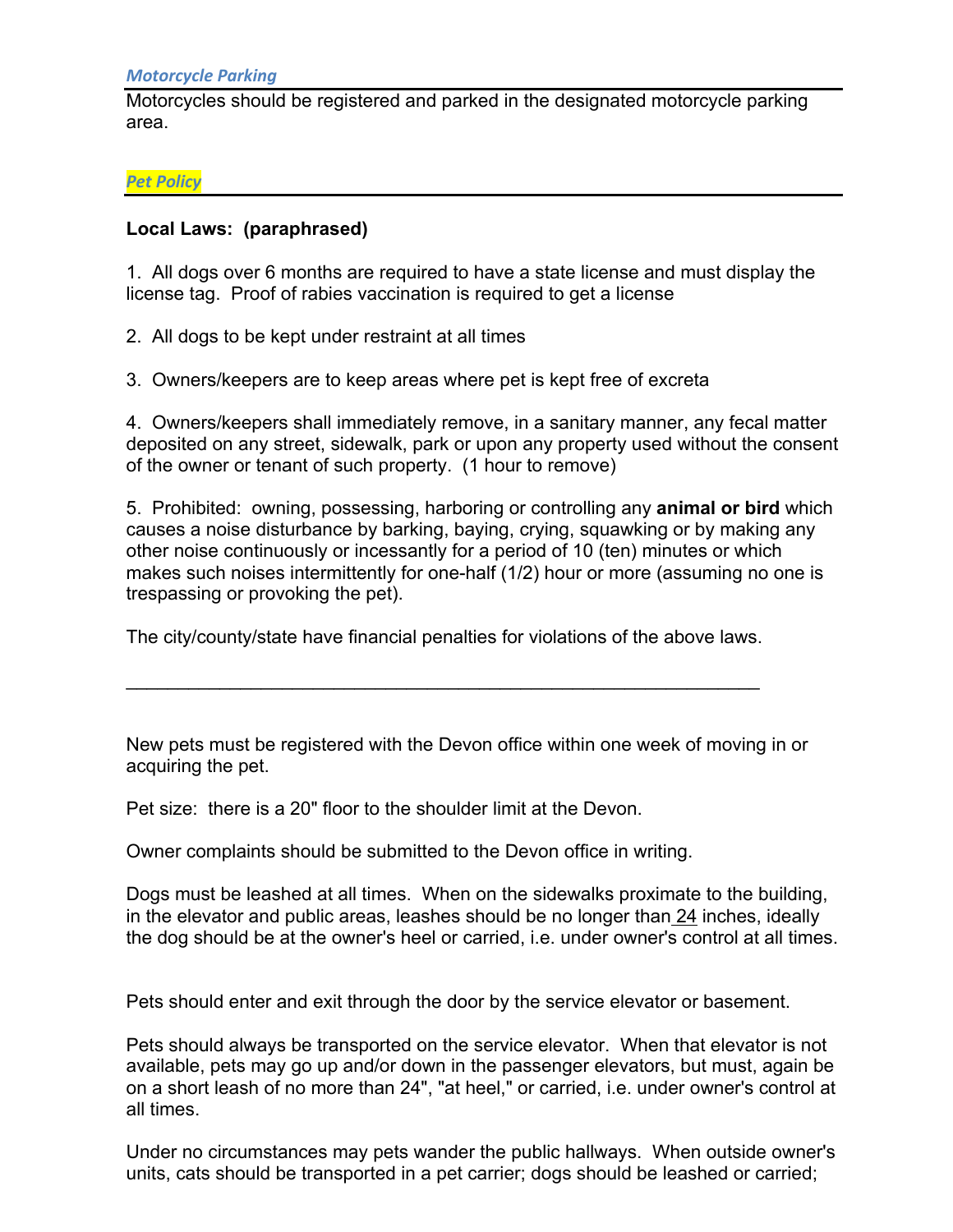birds must be caged.

Birds must be kept inside owner's units, unless transported in a cage, and are subject to the noise ordinances established by the city/county.

Pets are not permitted in the pool area.

Pets are not allowed on balconies. a. Pets have fallen, b. And pose a potential danger to pedestrians/drivers below.

Pets violating the county/city ordinances (see items 1-5 above) will be cited.

a. The initial violation will be documented in writing and result in a call to meet with the pet owner and delivery of referrals to organizations that may help in retraining the pet.

- b. The second violation will result in a \$100 fine.
- c. A \$150 fine for the  $3<sup>rd</sup>$  violation.

Pets jumping on or leaping at other residents will be cited

- a. See (a) above
- b. See (b) above
- c. See (c) above

Nipping at residents or other pets will be cited

- a. See (a) above
- b. See (b) above
- c. See (c) above

Biting incidents will be referred to a panel of council members/owners to decide what action should be taken.

Unpaid fines will result in a lien against the unit which will be addressed when an owner plans to sell.

Should three violations occur within a 45 day time period, the Devon office will deliver a written notice to the owner requesting that the owner find another home for the pet.

Pets are not permitted to relieve themselves on Devon property – except for the grassy area between parking lots and sidewalks. Owners are responsible for cleaning up after their pets, according to local law.

Pet "accidents" inside the building must be cleaned up by the owner – not left for Devon staff members.

Pet excrement should be double-bagged and disposed of in the dumpsters on the Riverview side of the building. The Devon requests that cat litter also be taken to the dumpster when the owner is able.

Current pets are to be "grandfathered." New owners and owners acquiring new pets will be asked to pay a non-refundable pet fee of \$150 per cat and \$300 per dog to offset wear and tear.

Current renters with pets are "grandfathered' for current pets but are prohibited from adopting/purchasing new pets. New renters may not have pets.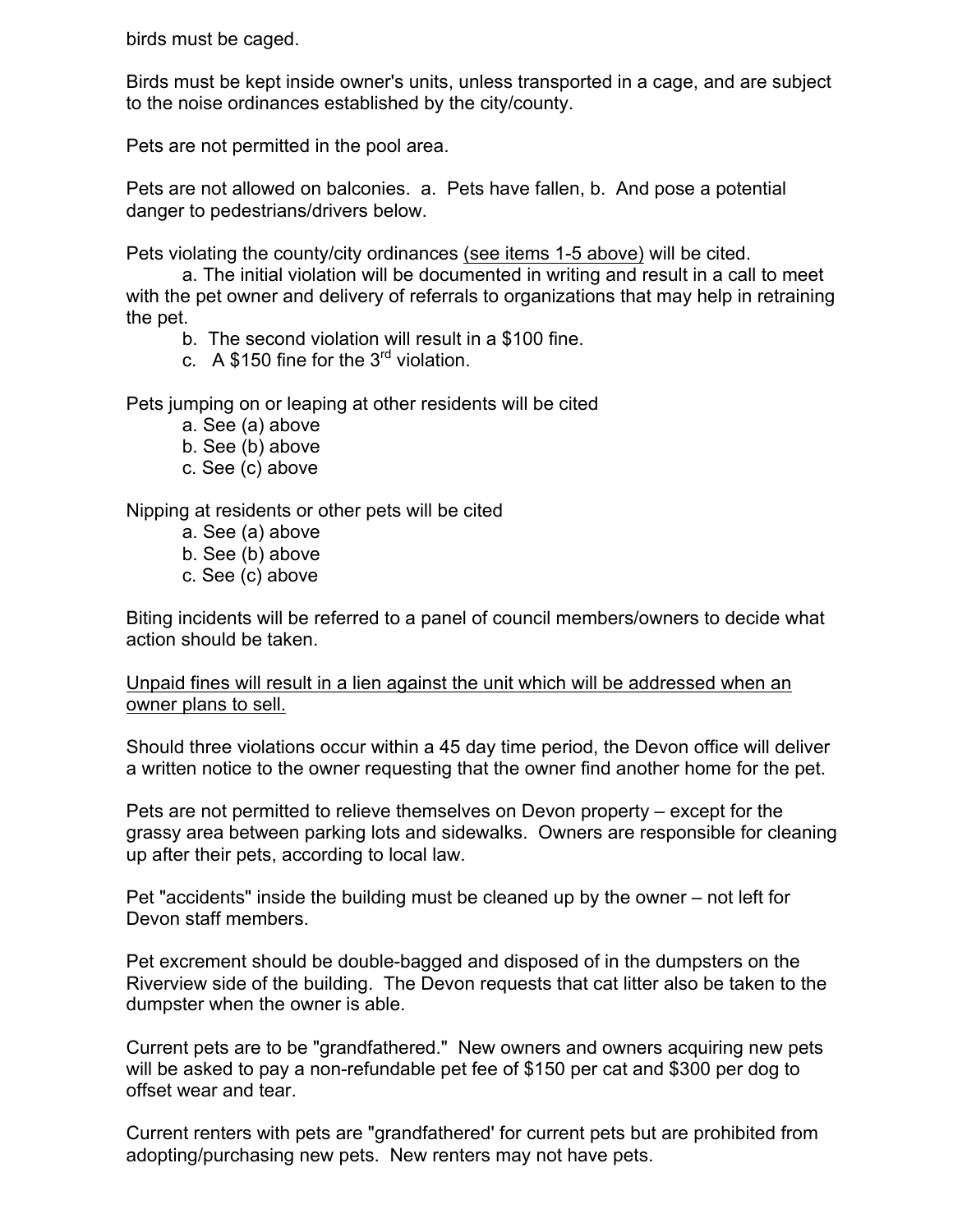Pet ownership limits: 1 dog per unit; 1 dog and 1 cat per unit; 2 cats per unit.

The Devon permits visiting pets subject to the following guidelines:

a. Visiting pets must adhere to local and Devon regulations as outlined above\*

b. Visiting pets must be registered at the Devon office and proof of current inoculations must be provided (owner/host to inform guests of this requirement)

- c. There will be no more than one visiting and one resident dog per unit
- d. Visits beyond 2 weeks will require prior approval of Council
- e. Noncompliant owners will be cited as outlined above for other violations

These regulations will be presented to pet owners who will be asked to acknowledge receiving them by signing a copy of the regulations.

Service dogs are exempt from these regulations, except that proof of licensing and inoculations must be provided when registering the service pet at Devon office.

# **Smoking Policy**

Delaware's Clean Indoor Air Act creates 100% smoke free workplaces and public places. Smoking is not permitted in the public spaces of the Devon.

# *Snow Removal Guidelines*

Residents are reminded that the Council has established guidelines for our employees and residents to follow during snowstorms. These were established to minimize risk of injury and are as follows:

- 1. Snow will be removed from parking lots by our contractor, as available. In most cases, several parking spots will be blocked in advance of a storm to provide areas for snow to be deposited. In some cases, residents may be asked to move their car.
- 2. Clearing of snow on and around cars will be the individual owners' responsibility. With deep snows, equipment will be used to clear parking spaces, but this may take several days and will require cooperation in moving cars.
- 3. Our staff is not permitted to assist residents with clearing of snow on and around cars or with pushing of cars.
- 4. Our contractor and our staff will spread salt and sand and assist with sidewalk snow removal as needed.
- 5. Residents are reminded that clearing of walks **during** a Storm may not be practical.
- 6. Our staff is not permitted to assist residents with battery jumping.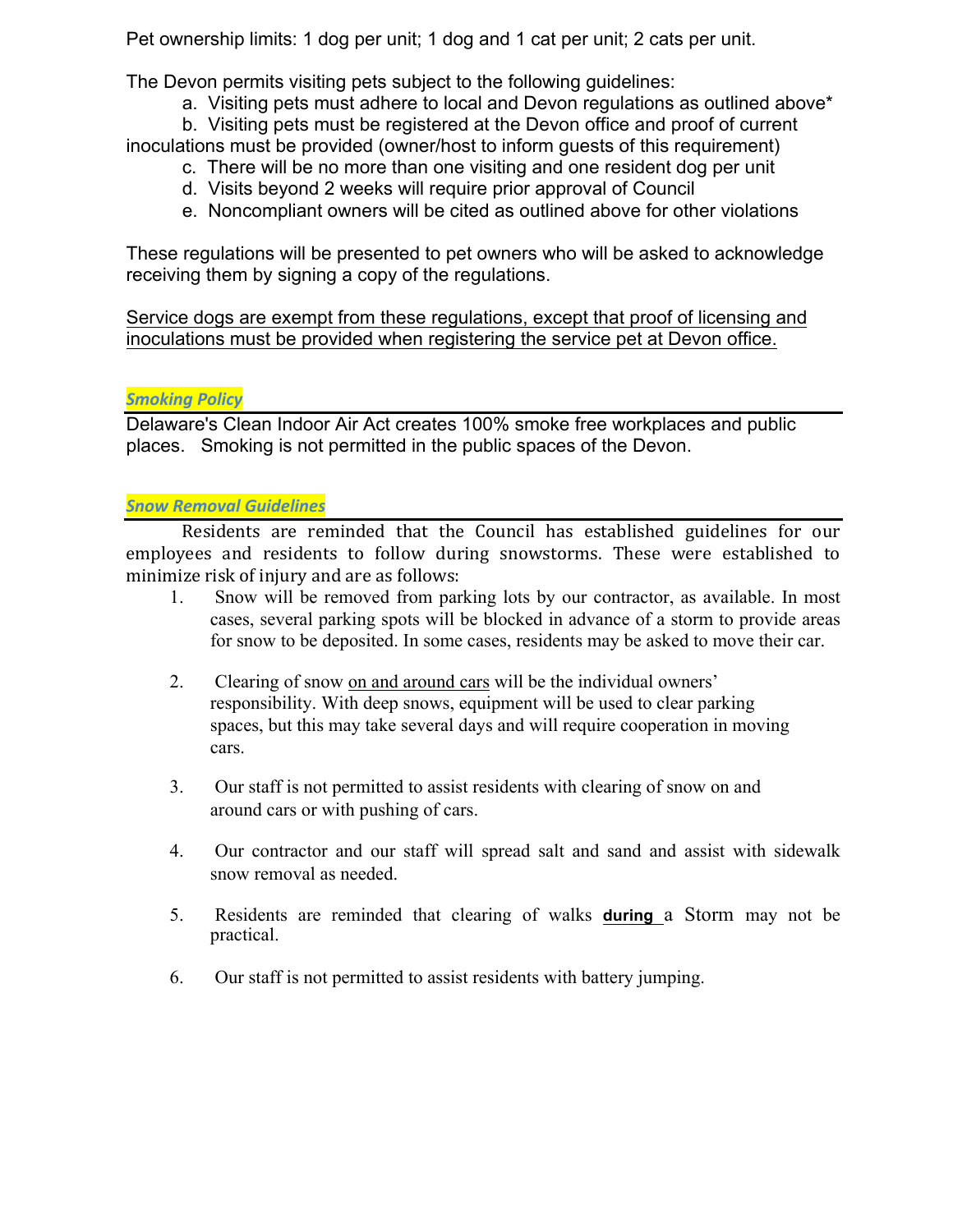## *Storage Bins in Basement*

There are storage bins in the basement storage room for resident use; one bin to a unit. New residents should contact the Devon office to get a bin assigned. The Devon office should be notified when a resident moves or vacates a bin, so the bin can be cleaned and locked for the next occupant. Under no circumstances should a resident occupy a vacant bin without authorization from the Devon office. Items should be stored only in the bins. The entry door is padlocked after 4 p.m. and on weekends; however, the padlock key is available from the doorman. Residents are responsible for providing the locks on their bins. **The Devon is not responsible for any losses.**

## **Storage Closets in Hallways**

There are two storage closets on each floor (28 total) that are rented to residents at a present charge of \$139 per year. These closets are required to change hands when a resident leaves the building. There are presently 12 people on the waiting list; closets turn over at the rate of 1-2 per year. If you would like your name added to the waiting list, please contact the Devon office.

### *Bicycle Storage*

There is limited storage for bicycles in the basement storage room. Bicycle owners should register their bikes with the Devon office in order to be assigned a space. Owners are advised to chain bikes to the stand. The Devon is not responsible for losses.

*Trash*

### *Trash Rooms*

Trash rooms are located opposite the service elevator on each floor. Everyone's assistance is needed to keep these trash rooms orderly. The two trashcans in each room have liners in them, but these are not removed with each trash pick-up. Their purpose is to protect the can against accidental spills. **ALL TRASH PLACED IN THE CANS MUST BE SEALED IN PLASTIC BAGS BY EACH RESIDENT**. Our employees then pick up the bags at trash pick-up time. The liners are costly and are changed only when necessary. Unbagged trash should not be placed in these

containers; it is not sanitary, slows up our employees, causes spills and odors, and requires the extra expense of changing the liners. Broken glass should be thoroughly wrapped, marked and placed in the trashcans.

Pet feces and litter box material should be double bagged and sealed before placing in the trashcans.

The Devon has a voluntary recycle program. The tubs/cans in the trash rooms are labeled as follows:

Paper - for newspapers, junk mail, magazines, cereal boxes, etc.

Trash - for trash tied in plastic bags.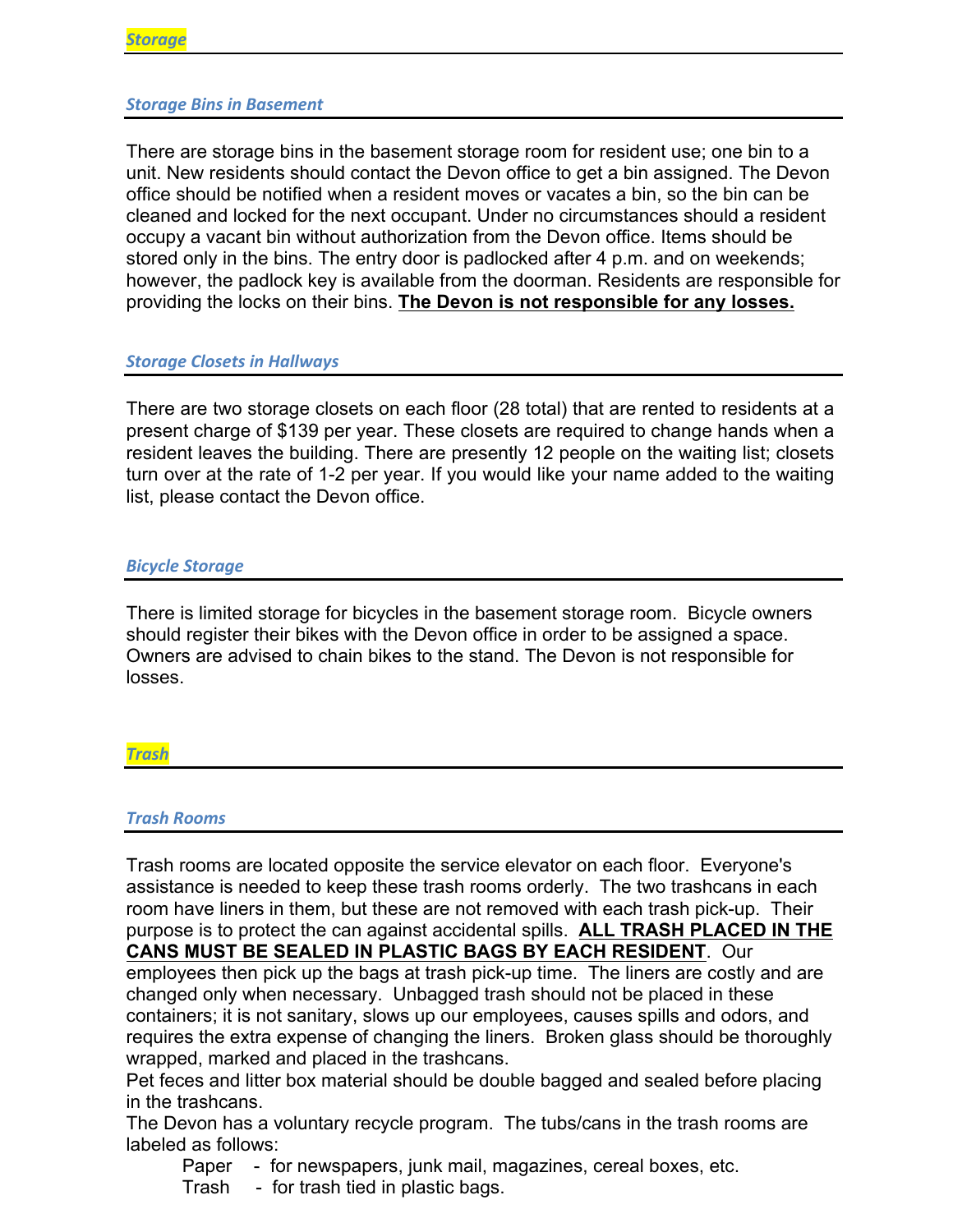Recycle - for plastic bottles, glass bottles, and jars, and metal cans (tied in plastic bags), and any paper products tied in plastic bags.

Other than paper products, all recycle items are to be tied together in plastic bags. Do not deposit loose recycle items or loose trash in these cans.

If you choose NOT to participate in the recycle program, all your items can bagged together and tied and placed in the TRASH cans.

Large boxes should be broken down and placed in the dumpster at the loading platform.

Contact the office for instructions on unusual items or if you have questions.

# *Dumpster Doors*

Residents are reminded to close the doors to the recycle and trash dumpsters any time that you use them. The dumpster closest to the garage door is for recycling. Please break down large boxes before putting them in the dumpster. The dumpster closest to the loading dock if for regular trash.

# *Kitchen Garbage Disposals and Drains*

When liquid grease is poured into a drain it will solidify and clog drains. Liquid grease should be poured into a tin can or a glass jar until cooled and then disposed of in the trash. Kitchen sink drain clogs present a special situation because they are most frequently related to the building pipes. These clogs will be repaired free of labor charge. However, there are frequently disposal or drainpipe problems associated with these clogs. If maintenance needs to repair or replace these items the owner will be billed for their repair. Please do not use chemical drain cleaners such as Drano in the kitchen sinks. They pose a safety hazard to the maintenance man who may have to make repairs.

This is a poor choice of names - it is really an in-sink aerator. It should **not** be used to dispose of garbage because that could clog your drainpipes. Garbage, such as vegetable peelings, coffee grounds, leftover food, and (yes, we've even found) potted plants and soil, plastic plants, chicken bones, cigars, etc., should be put in plastic bags and placed in the trash room.

It is recommended that you run your disposal frequently - daily, at a minimum - with water on, and that you use it only to dispose of the small pieces that remain after bagging.

# *Trash on the Loading Dock*

Council adopted the following policy so that residents know their options in helping to maintain a relatively clutter-free loading dock:

Residents, where possible, should arrange for their delivery company to take away any large items. If this is not possible, residents should contact the Devon office, preferably several days in advance, to advise of a need to dispose of an item or items. Residents are then responsible to place the item(s) on the loading dock and advise the Devon office when this is done, so that the office can arrange for a special pick-up by the City. If the City will not accept an item, the Devon office will arrange private pick-up and bill the resident for the private charge of \$75, or more. If anyone places an item on the loading dock without first contacting the Devon office, they will be billed the private removal charge of \$75, or more.